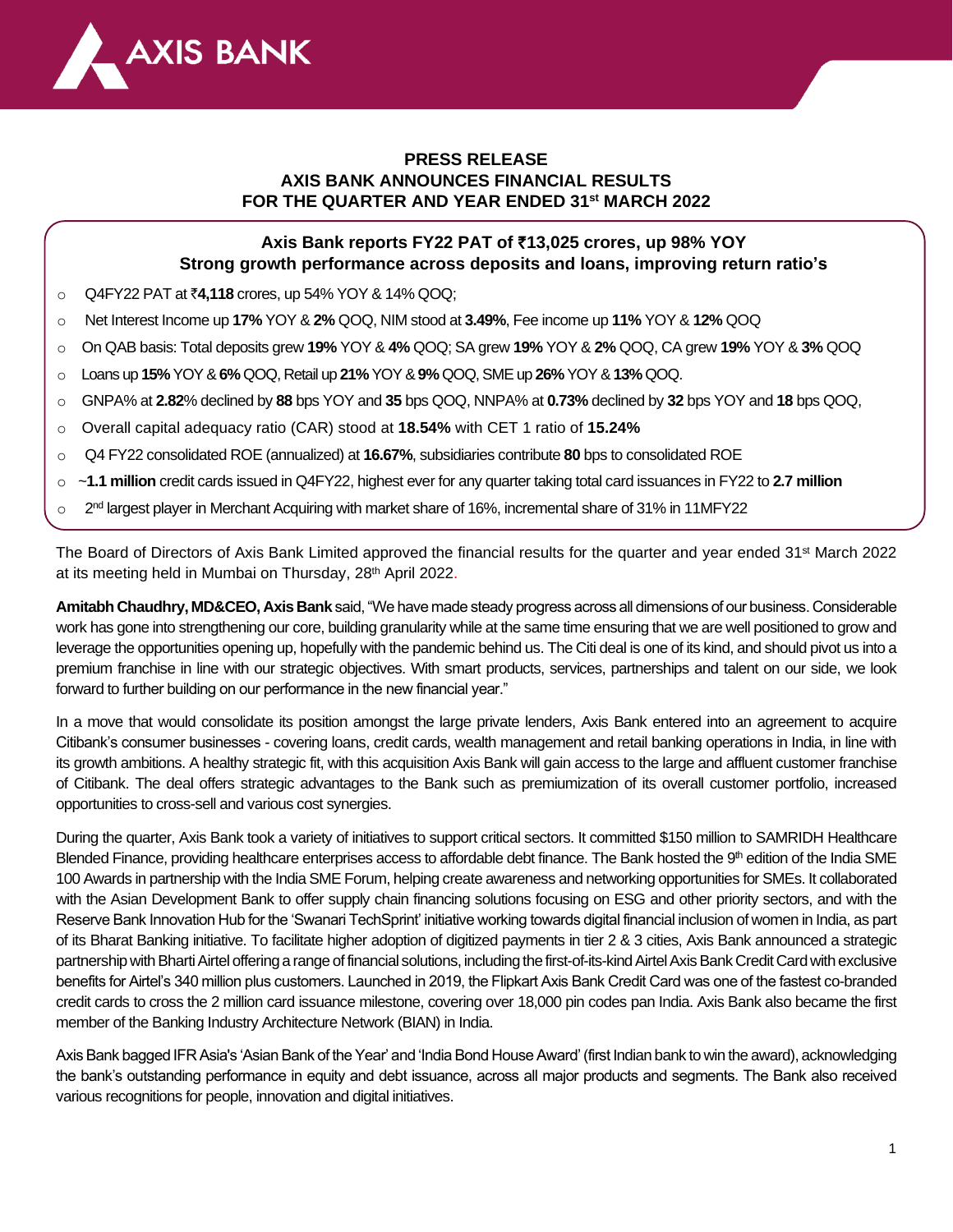

### **Performance at a Glance**

## **Q4FY22**

- o Net profit at `**4,118** crores, up **54**% YOY & **14**% QOQ
- o Operating profit grew **13%** YOY & **5%** QOQ, NII grew **17%** YOY & **2%** QOQ, NIM stood at **3.49%**
- o Fee income grew **11%** YOY and **12%** QOQ, Retail fee grew **14%** YOY and **14%** QOQ

## **FY22**

- o Net profit at `**13,025** crores, up **98%** YOY
- o NII grew **13%** YOY; Fee income grew **22%** YOY
- **Strong growth witnessed in customer acquisitions, driving healthy deposit growth**
	- o Added **2.4** mn new liability relationships in Q4, up **30%** YOY & **11%** QOQ, **8.6** mn for FY22, up **29%** YOY
	- o On period end basis, CASA grew **16%** YOY & **7%** QOQ; CASA ratio stood at **45%**
- **Wealth Management business** *Burgundy* **continues to show strong growth**
	- o Total AUMs over `**2.6** trillion up **22%** YOY with Burgundy Private AUMs at `**86,959** crores up **74%** YOY
	- o Burgundy Private now covers over **3,490** families up from **1,666** families in last one year
- **Loan growth delivered across focused business segments**
	- o Retail loans grew **21%** YOY and **9%** QOQ, SBB and Rural loans grew **60%** YOY and **29%** YOY respectively
	- o SME loans grew **26%** YOY and **13%** QOQ
	- o Mid-corporate book grew **45%** YOY & **13%** QOQ
- **Retain strong positioning in Payments and Digital Banking**
	- o Credit cards incremental market share stood at around **17%**\*; spends were up **46%** YOY & **3%** QOQ
	- o The Bank crossed a significant milestone of **2 million** Flipkart Axis Bank Credit Cards in force
	- o **15%** market share in UPI transactions and **19%** in UPI P2M acquiring
	- o Among the highest rated mobile apps with ratings of **4.6**\*\*, mobile banking market share stood at **14%**
- **Well capitalized with adequate liquidity buffers**
	- o Overall capital adequacy ratio (CAR) for FY22 stood at **18.54%** with CET 1 ratio of **15.24%**
	- o COVID provisions of `**5,012** crores, not in CAR calculation provides additional cushion of **60** bps
	- o Average Liquidity Coverage Ratio (LCR) during Q4FY22 was over **116%**, excess SLR<sup>2</sup> of `**96,190** crores
- **Declining net slippages and NPA's, moderating credit costs, limited restructuring**
	- o Net slippages declined **75**% QOQ, Net slippage ratio (annualized) at **0.13%**, improved **42 bps** QOQ
	- o Annualized credit cost for Q4FY22 at **0.32%**, declined by **116** bps YOY & **12** bps QOQ, PCR healthy at **75%**
	- o GNPA at **2.82%** declined by **88** bps YOY & **35** bps QOQ, NNPA at **0.73%** declined **32** bps YOY & **18** bps QOQ,
	- o On an aggregated basis<sup>3</sup> , Coverage ratio at **132**%
	- o Covid-19 restructuring implemented loans at **0.52%** of GCA, amongst the lowest in the industry
- **Bank's domestic subsidiaries deliver strong performance, combined FY22 PAT grew 44% to** `**1,195 crores** 
	- o Axis AMC's FY22 PAT grew **47%** YOY to `**357 crores**, AAUM growth of **32%** YOY
	- o Axis Capital FY22 PAT stood at `**200 crores**, up **20%** YOY.
	- o Axis Finance FY22 PAT grew **72%** YOY to `**364 crores**; asset quality remains stable, with near zero restructuring

2

o Axis Securities FY22 PAT at `**232 crores**, was up **40%** YOY

<sup>4</sup> Figures of subsidiaries are as per Indian GAAP, as used for consolidated financial statements of the Group \*\*ratings on Google Play & Apple App stores

For the period Aug 21 to Feb 22 based on issuances

<sup>&</sup>lt;sup>1</sup> QAB – Quarterly Average Balance, <sup>2</sup> Statutory Liquidity ratio <sup>3</sup> (specific+ standard+ additional + Covid)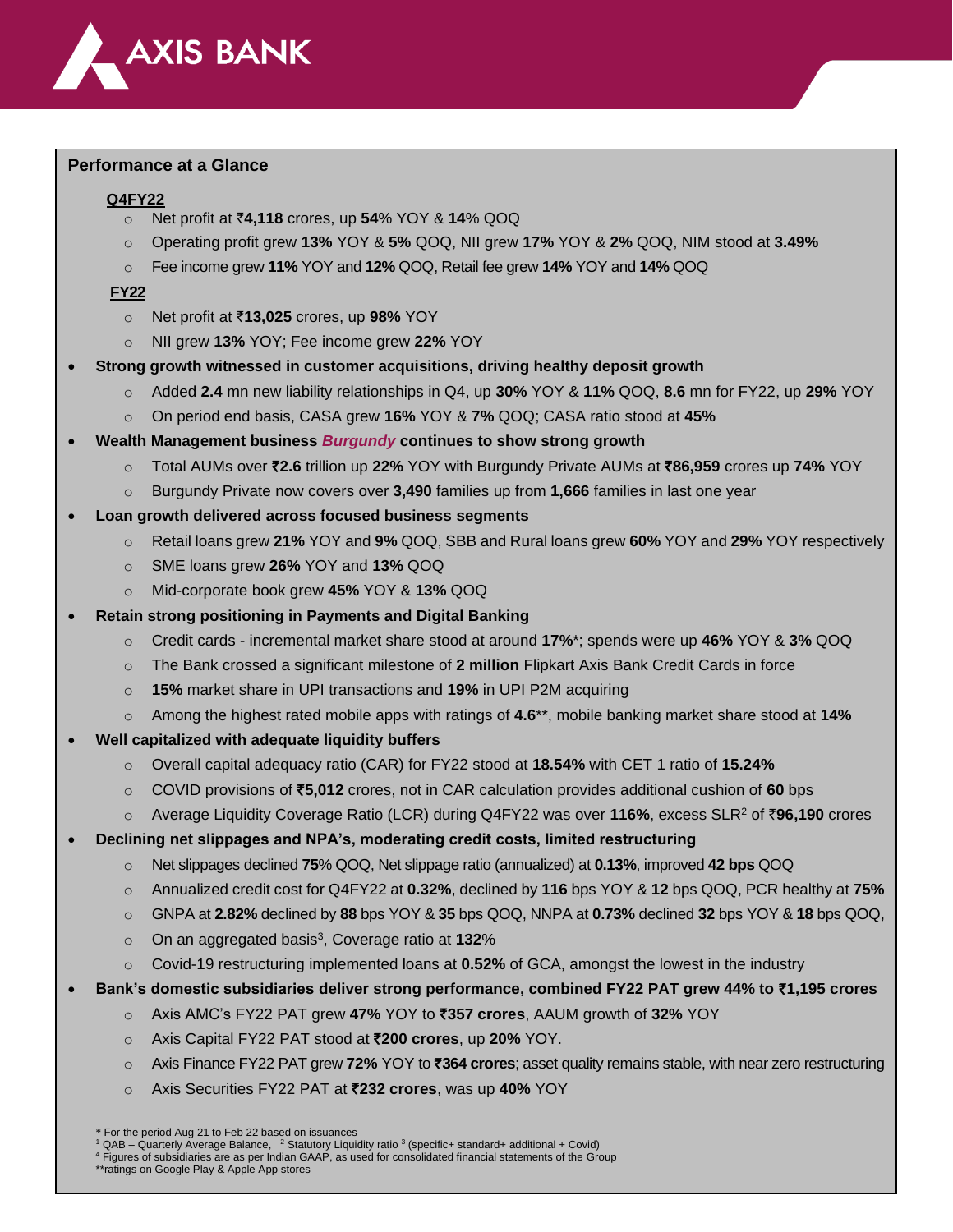

# **Profit & Loss Account: Period ended 31 st March 2022**

## **Operating Profit and Net Profit**

The Bank's operating profit for the quarter grew 13% YOY and 5% QOQ to  $\bar{\tau}6,466$  crores. Net profit grew 54% from  $\bar{\tau}2,677$ crores in Q4FY21 to  $\overline{6}4,118$  crores in Q4FY22.

## **Net Interest Income and Net Interest Margin**

The Bank's Net Interest Income (NII) grew 17% YOY and 2% QOQ to ₹8,819 crores. Net interest margin (NIM) for Q4FY22 stood at 3.49%.

### **Other Income**

Fee income for Q4FY22 grew 11% YOY and 12% QOQ to ₹3,758 crores. Retail fees grew 14% YOY and 14% QOQ; and constituted 66% of the Bank's total fee income. Retail assets (excl. cards) fees grew 41% YOY and 16% QOQ. The corporate & commercial banking fees together grew 7% YOY and 10% QOQ. The trading profits and miscellaneous income for the quarter stood at ₹231 crores and ₹234 crores respectively. Overall, non-interest income (comprising of fee, trading profit and miscellaneous income) for Q4FY22 stood at ₹4,223 crores, up 19% YOY and 10% QOQ.

## **Provisions and contingencies**

Specific loan loss provisions for Q4FY22 were ₹602 crores compared to ₹790 crores in Q3FY22.

The Bank has not utilized Covid provisions during the quarter. The Bank holds cumulative provisions (standard + additional other than NPA) of  $\overline{12,428}$  crores at the end of Q4FY22. It is pertinent to note that this is over and above the NPA provisioning included in our PCR calculations. These cumulative provisions translate to a standard asset coverage of 1.77% as on 31 st March, 2022. On an aggregated basis, our provision coverage ratio (including specific + standard + additional + Covid provisions) stands at 132% of GNPA as on 31st March, 2022.

Credit cost for the quarter ended 31st March, 2022 stood at 0.32%, declining by 116 bps YOY and 12 bps QOQ.

## **FY22 Financial Performance:**

Net Interest Income for FY22 grew 13% YOY to ₹33,132 crores from ₹29,239 crores. Fee income grew 22% YOY to ₹13,001 crores. Operating profit grew by 7% to ₹24,742 crores from ₹23,128 crores in FY21. Total provisions for FY22 stood at `7,359 crores, down 49% over the same period last fiscal. Net Profit for FY22 grew 98% to `13,025 crores from `6,588 crores in FY21.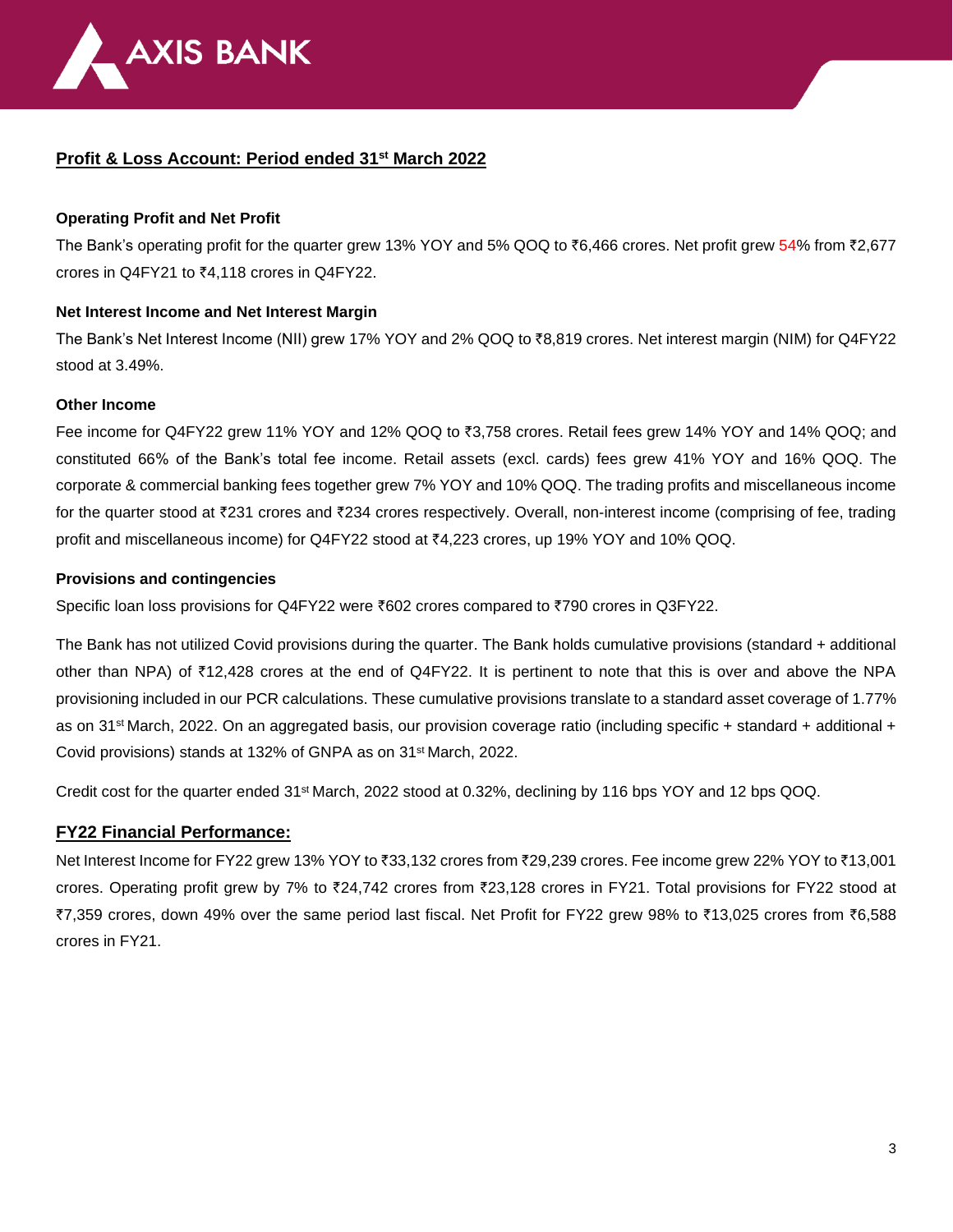

## **Balance Sheet: As on 31 st March 2022**

The Bank's balance sheet grew 19% YOY and stood at ₹11,75,178 crores as on 31ൺ March 2022. The total deposits grew by 19% YOY on quarterly average balance (QAB) basis and 18% YOY on period end basis. On QAB basis, savings account deposits grew 19% YOY and 2% QOQ, current account deposits grew 19% YOY and 3% QOQ; and retail term deposits (RTD) grew 6% YOY and declined 1% QOQ. On QAB basis, CASA and RTD deposits put together grew 13% YOY and 1% QOQ. On QAB basis, the share of CASA plus RTD deposits in total deposits stood at 81% as of 31<sup>st</sup> March 2022.

The Bank's advances grew 15% YOY and 6% QOQ to  $\overline{37,07,696}$  crores as on 31<sup>st</sup> March 2022. The Bank's loan to deposit ratio stood at 86%. Retail loans grew 21% YOY and 9% QOQ to `3,99,891 crores and accounted for 57% of the net advances of the Bank. The share of secured retail loans was ~ 80%, with home loans comprising 36% of the retail book. Home loans, Small business Banking and Rural loans portfolio grew 18% YOY, 60% YOY, & 29% YOY respectively. Unsecured personal loans and credit card advances grew 15% YOY and 19% YOY respectively. SME loan book grew 26% YOY and 13% QOQ to ₹77,067 crores. 96% of the SME book is secured with predominantly working capital financing, and is well diversified across geographies and sectors. Corporate loan book grew 4% YOY and was flat QOQ to  $\bar{\tau}$ 2,30,738 crores. 88% of corporate book is now rated A- and above with 92% of incremental sanctions in FY22 being to corporates rated A- and above.

The book value of the Bank's Investments portfolio as on 31<sup>st</sup> March 2022, was ₹2,75,597 crores, of which ₹2,24,763 crores were in government securities, while  $*45,143$  crores were invested in corporate bonds and  $*5,691$  crores in other securities such as equities, mutual funds, etc. Out of these, 70% are in held till maturity (HTM) category, while 28% of investments are available for sale (AFS) and 2% are in held for trading (HFT) category.

### **Payments and Digital**

The Bank issued 1.1 million new credit cards in Q4FY22, highest ever for the quarter in Bank's history, taking the overall new card additions to 2.7 mn for the year. The Bank crossed a significant milestone of 2 million Flipkart Axis Bank Credit Cards in force, making it one of the fastest growing co-branded portfolios since its launch in July 2019. During the quarter, the Bank also entered into a strategic partnership with Airtel that will provide it an opportunity to offer credit cards and various digital financial offerings to Airtel's 340 million customers.

Axis Bank continues to remain among the top players in the Retail Digital banking space.

- **122%** YOY growth in total UPI transaction value in Q4FY22. Market share in UPI transactions at 15**%**
- • **97%** YOY growth in mobile banking transaction volumes in Q4FY22, with market share of 14%
- • **91%** Share of digital transactions in the Bank's total financial transactions by individual customers in FY22
- **70%**  SA accounts opened through tab banking in FY22
- **68%** Retail term deposits (by volume) opened digitally in FY22
- **46%** New mutual fund SIPs sourced (by volume) through digital channels in FY22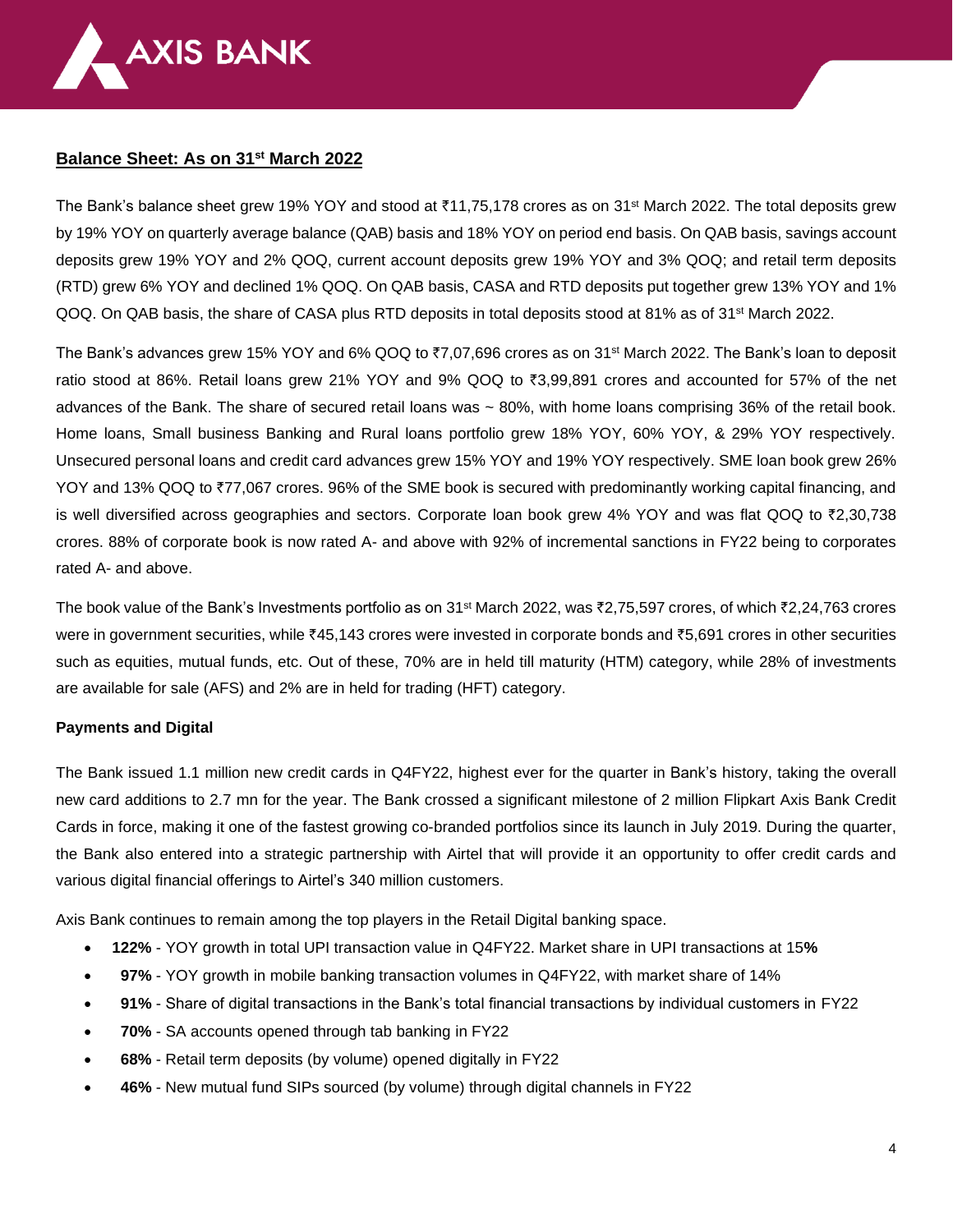

The Bank's focus remains on reimagining end-end journeys and transforming the core and becoming a partner of choice for ecosystems. The Bank now has over 80 partnerships across ecosystem and has over 300 APIs hosted on its API Developer Portal. On WhatsApp banking, the Bank now has over 4 million customers on board since its launch in 2021. We have ~ 5.6 million non-Axis Bank customers using our Axis mobile and Axis Pay apps

### **Wealth Management Business – Burgundy**

The Bank's wealth management business has seen strong growth and is among the largest in India with assets under management (AUM) of over ₹2,60,768 crores as at end of 31<sup>st</sup> March 2022. Burgundy Private for the high and ultra-high net worth clients, covers over 3,490 families from 1,666 families in last one year. The AUM for Burgundy Private increased 74% YOY to ₹86,959 crores.

## **Capital Adequacy and Shareholders' Funds**

The shareholders' funds of the Bank grew 4% QOQ and stood at  $\bar{\tau}$ 1,15,025 crores as on 31<sup>st</sup> March 2022. Under Basel III, the Capital Adequacy Ratio (CAR) and CET1 ratio as on 31st March 2022 were 18.54% and 15.24% respectively. Additionally, the Bank held ₹5,012 crores of COVID provisions, not considered for CAR calculation providing cushion of 60 bps over the reported CAR. The Book value per equity share increased from ₹332 as of 31<sup>st</sup> March, 2021 to ₹375 as of 31<sup>st</sup> March, 2022.

### **Dividend**

The Board of Directors has recommended dividend of  $\bar{z}$ 1 per equity share of face value of  $\bar{z}$ 2 per equity share for the year ended 31<sup>st</sup> March 2022. This would be subject to approval by the shareholders at the next annual general meeting.

### **Asset Quality**

As on 31st March, 2022 the Bank's reported Gross NPA and Net NPA levels were 2.82% and 0.73% respectively as against 3.17% and 0.91% as on 31st December 2021.

Gross slippages during the quarter were  $\overline{3}3,981$  crores, compared to  $\overline{4}4,147$  crores in Q3FY22 and  $\overline{4}5,285$  crores in Q4FY21 (as per IRAC norms). Recoveries and upgrades from NPAs during the quarter were `3,763 crores Consequently, the net slippages in NPAs (before write-offs) for the quarter of  $\bar{\ell}218$  crores as compared to  $\bar{\ell}860$  crores in Q3FY22 and  $\bar{\ell}1,822$ crores in Q4FY21. The net slippages in retail were ₹193 crores, commercial banking was ₹85 crores and wholesale banking were negative ₹60 crores. In addition to recoveries and upgrades previously mentioned, recoveries from written off accounts were ₹719 crores. Hence on aggregate, the slippages were lower than recoveries, upgrades and collections from written off accounts. The Bank in the quarter wrote off NPAs aggregating ₹1,696 crores.

As on 31<sup>st</sup> March 2022, the Bank's provision coverage, as a proportion of Gross NPAs stood at 75%, as compared to 72% as at 31st March 2021 and 72% as at 31st December 2021.

The fund based outstanding of standard restructured loans implemented under resolution framework for COVID-19 related stress (Covid 1.0 and Covid 2.0) declined during the quarter and as at 31<sup>st</sup> March 2022 stood at  $\bar{\tau}4,029$  crores that translates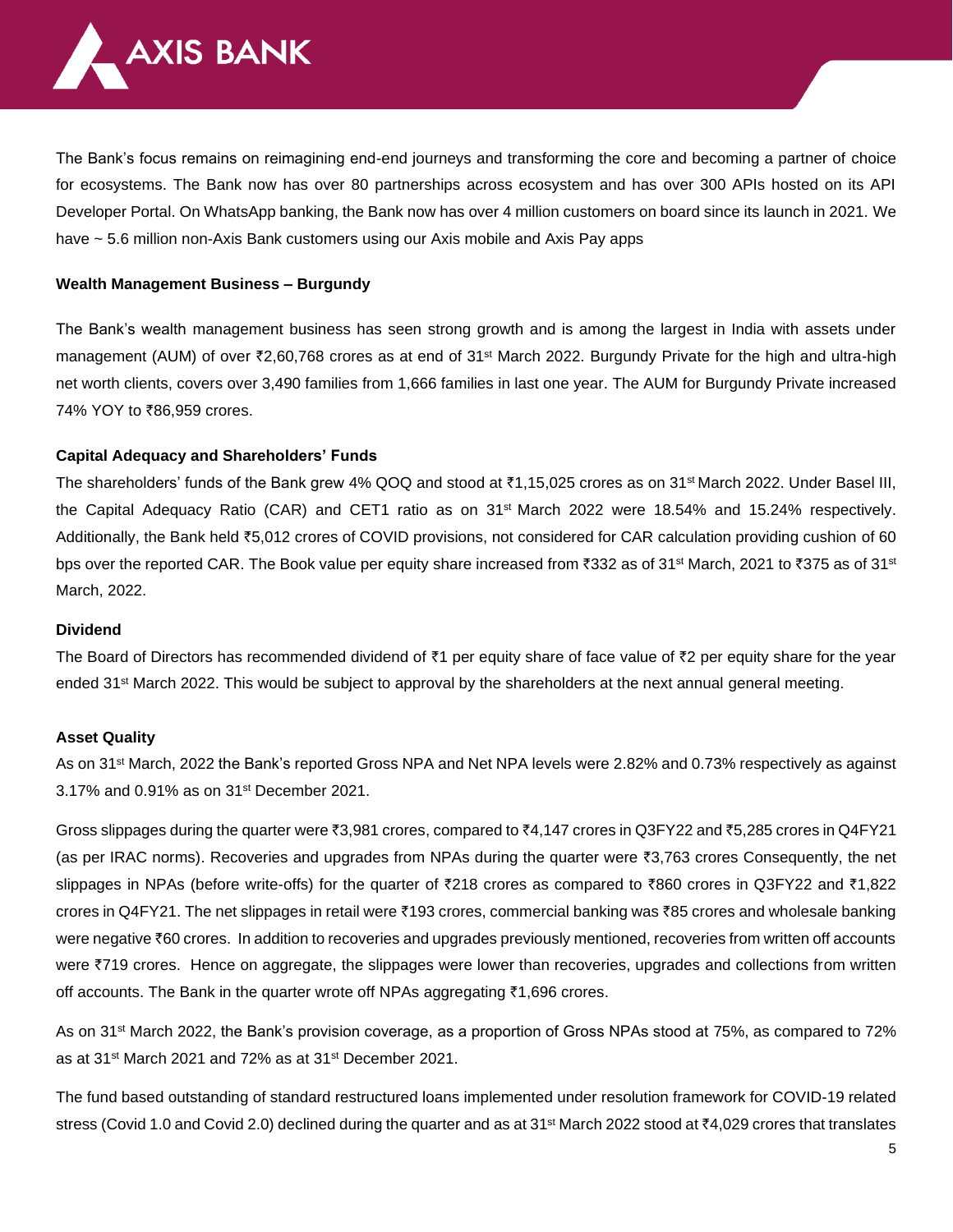

to 0.52% of the gross customer assets. The Bank carries a provision of  $\sim$  24% on restructured loans, which is in excess of regulatory limits.

#### **Network**

As on 31st March 2022, the Bank had a network of 4,758 domestic branches and extension counters situated in 2,702 centres compared to 4,594 domestic branches and extension counters situated in 2,596 centres as at end of 31st March 2021. As on 31st March 2022, the Bank had 10,990 ATMs and 5,972 cash recyclers spread across the country. The Bank's Axis Virtual Centre is present across six centres with over 1,500 Virtual Relationship Managers as on 31st March 2022.

### **Key Subsidiaries' Performance**

The Bank's domestic subsidiaries delivered strong performance with reported total PAT of `1,195 crores, up 44% YOY.

- Axis AMC: Axis AMC continued to strengthen its positioning driven by strong leadership team and innovative product launches. Axis AMC's average AUM for the quarter grew by 32% YOY to ₹2,59,818 crores. Its FY22 PAT grew 47% YOY to  $\overline{\xi}357$  crores from  $\overline{\xi}242$  crores in FY21.
- **Axis Finance**: Axis Finance has been investing in building a strong customer focused franchise. Retail book constituted 33% of total loans while the focus in wholesale business continues to be on well rated companies and cash flow backed transactions. Axis Finance remains well capitalized with Capital Adequacy Ratio of 20%. The asset quality metrics remain stable with net NPA at 0.46% with near zero restructuring. Axis Finance Q4FY22 PAT was ₹113 crores, up 56% YOY. FY22 PAT grew 72% YOY to ₹364 crores from ₹211 crores in FY21.
- **Axis Capital**: Continued to maintain its leadership position in ECM. Axis Capital completed 44 ECM transactions in FY22. It's PAT for FY22 grew by 20% YOY.
- **Axis Securities**: Axis Securities' broking revenues for Q4FY22 & FY22 grew 36% and 56% YOY to `179 crores `662 crores respectively, net profit for Q4FY22 & FY22 grew by 21% and 40% YOY to `58 crores and `232 crores respectively.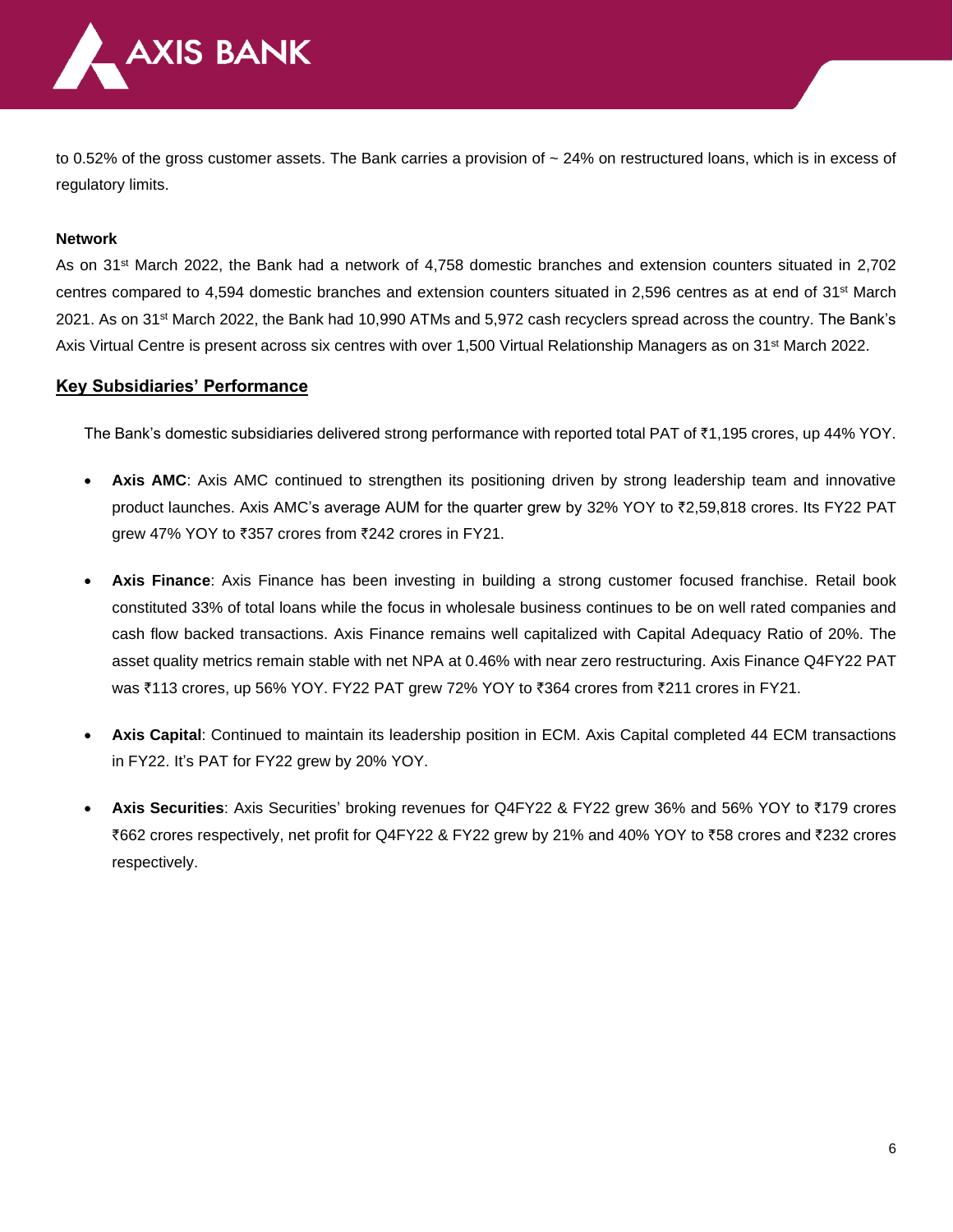

|                                       |               |               |          |             |             | ₹ crore  |
|---------------------------------------|---------------|---------------|----------|-------------|-------------|----------|
| <b>Financial Performance</b>          | <b>Q4FY22</b> | <b>Q4FY21</b> | % Growth | <b>FY22</b> | <b>FY21</b> | % Growth |
| Net Interest Income                   | 8,819         | 7,555         | 17%      | 33,132      | 29,239      | 13%      |
|                                       |               |               |          |             |             |          |
| Other Income                          | 4,223         | 3,541         | 19%      | 15,221      | 12,264      | 24%      |
| - Fee Income                          | 3,758         | 3,376         | 11%      | 13,001      | 10,686      | 22%      |
| - Trading Income                      | 231           | 22            | 957%     | 1,626       | 1,218       | 34%      |
| - Miscellaneous Income                | 234           | 143           | 64%      | 593         | 360         | 65%      |
|                                       |               |               |          |             |             |          |
| <b>Operating Revenue</b>              | 13,042        | 11,096        | 18%      | 48,353      | 41,503      | 17%      |
| Core Operating Revenue*               | 12,812        | 11,079        | 16%      | 46,705      | 40,279      | 16%      |
| <b>Operating Expenses</b>             | 6,576         | 5,359         | 23%      | 23,611      | 18,375      | 28%      |
| <b>Operating Profit</b>               | 6,466         | 5,737         | 13%      | 24,742      | 23,128      | 7%       |
| Core Operating Profit*                | 6,235         | 5,720         | 9%       | 23,094      | 21,903      | 5%       |
|                                       |               |               |          |             |             |          |
| Net Profit/(Loss)                     | 4,118         | 2,677         | 54%      | 13,025      | 6,588       | 98%      |
| EPS Diluted (₹) annualized            | 54.27         | 35.37         |          | 42.35       | 22.09       |          |
| Return on Average Assets (annualized) | 1.46%         | 1.11%         |          | 1.21%       | 0.70%       |          |
| Return on Equity (annualized)         | 15.87%        | 11.72%        |          | 12.91%      | 7.55%       |          |

\* excluding trading profit and gain/loss on capital repatriated from overseas branch/subsidiary

|                                                                            | ₹ crore                   |                           |  |  |
|----------------------------------------------------------------------------|---------------------------|---------------------------|--|--|
|                                                                            | As on                     | As on                     |  |  |
| <b>Balance Sheet</b>                                                       | 31 <sup>st</sup> March'22 | 31 <sup>st</sup> March'21 |  |  |
| <b>CAPITAL AND LIABILITIES</b>                                             |                           |                           |  |  |
| Capital                                                                    | 614                       | 613                       |  |  |
| Reserves & Surplus                                                         | 1,14,411                  | 1,00,990                  |  |  |
| Employee Stock Option Outstanding (net)                                    | 149                       |                           |  |  |
| Deposits                                                                   | 8,21,721                  | 6,97,986                  |  |  |
| <b>Borrowings</b>                                                          | 1,85,134                  | 1,42,873                  |  |  |
| <b>Other Liabilities and Provisions</b>                                    | 53,149                    | 44,336                    |  |  |
| <b>Total</b>                                                               | 11,75,178                 | 9,86,798                  |  |  |
| <b>ASSETS</b>                                                              |                           |                           |  |  |
| Cash and Balances with RBI and Banks and<br>Money at Call and Short Notice | 1,10,987                  | 61,730                    |  |  |
| Investments                                                                | 2,75,597                  | 2,26,120                  |  |  |
| Advances                                                                   | 7,07,696                  | 6,14,399                  |  |  |
| <b>Fixed Assets</b>                                                        | 4,572                     | 4,245                     |  |  |
| <b>Other Assets</b>                                                        | 76,326                    | 80,304                    |  |  |
| Total                                                                      | 11,75,178                 | 9,86,798                  |  |  |

Note - Prior period numbers have been regrouped as applicable for comparison.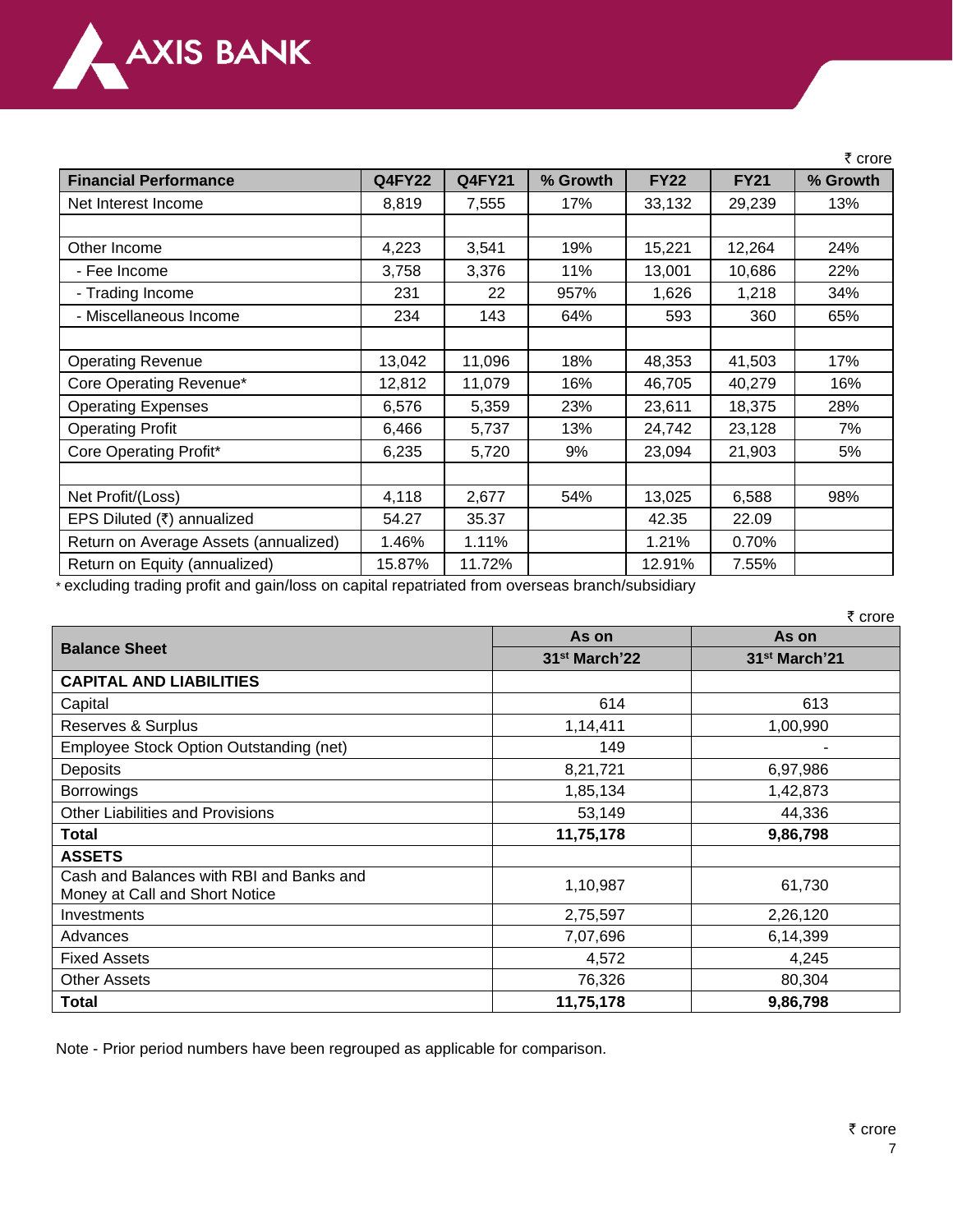

| <b>Business Performance</b>                              | As on                      | As on                      | $\frac{9}{6}$ |
|----------------------------------------------------------|----------------------------|----------------------------|---------------|
|                                                          | 31 <sup>st</sup> March '22 | 31 <sup>st</sup> March '21 | <b>Growth</b> |
| Total Deposits (i)+(ii)                                  | 8,21,721                   | 6,97,986                   | 18%           |
|                                                          |                            |                            |               |
| (i) Demand Deposits                                      | 3,69,755                   | 3, 17, 749                 | 16%           |
| - Savings Bank Deposits                                  | 2,42,449                   | 2,04,473                   | 19%           |
| - Current Account Deposits                               | 1,27,306                   | 1,13,276                   | 12%           |
| Demand Deposits as % of Total Deposits                   | 45%                        | 45%                        |               |
| (ii) Term Deposits                                       | 4,51,966                   | 3,80,237                   | 19%           |
| - Retail Term Deposits                                   | 2,86,612                   | 2,75,607                   | 4%            |
| - Non Retail Term Deposits                               | 1,65,354                   | 1,04,630                   | 58%           |
|                                                          |                            |                            |               |
| Demand Deposits on a Quarterly Daily Average Basis (QAB) | 3,30,227                   | 2,76,775                   | 19%           |
| Demand Deposits as % of Total Deposits (QAB)             | 43%                        | 42%                        |               |
|                                                          |                            |                            |               |
| Net Advances (a) $+(b) + (c)$                            | 7,07,696                   | 6,14,399                   | 15%           |
| Corporate<br>(a)                                         | 2,30,738                   | 2,22,164                   | 4%            |
| <b>SME</b><br>(b)                                        | 77,067                     | 60,931                     | 26%           |
| Retail<br>(c)                                            | 3,99,891                   | 3,31,304                   | 21%           |
|                                                          |                            |                            |               |
| Investments                                              | 2,75,597                   | 2,26,120                   | 22%           |
|                                                          |                            |                            |               |
| <b>Balance Sheet Size</b>                                | 11,75,178                  | 9,86,798                   | 19%           |
| Gross NPA as % of Gross Customer Assets*                 | 2.82%                      | 3.70%                      |               |
| Net NPA as % of Net Customer Assets*                     | 0.73%                      | 1.05%                      |               |
|                                                          |                            |                            |               |
| <b>Equity Capital</b>                                    | 614                        | 613                        | 0.2%          |
| Shareholders' Funds                                      | 1,15,025                   | 1,01,603                   | 13%           |
| Capital Adequacy Ratio (Basel III)                       | 18.54%                     | 19.12%                     |               |
| - Tier I                                                 | 16.34%                     | 16.47%                     |               |
| - Tier II                                                | 2.20%                      | 2.65%                      |               |

\*as per IRAC norms